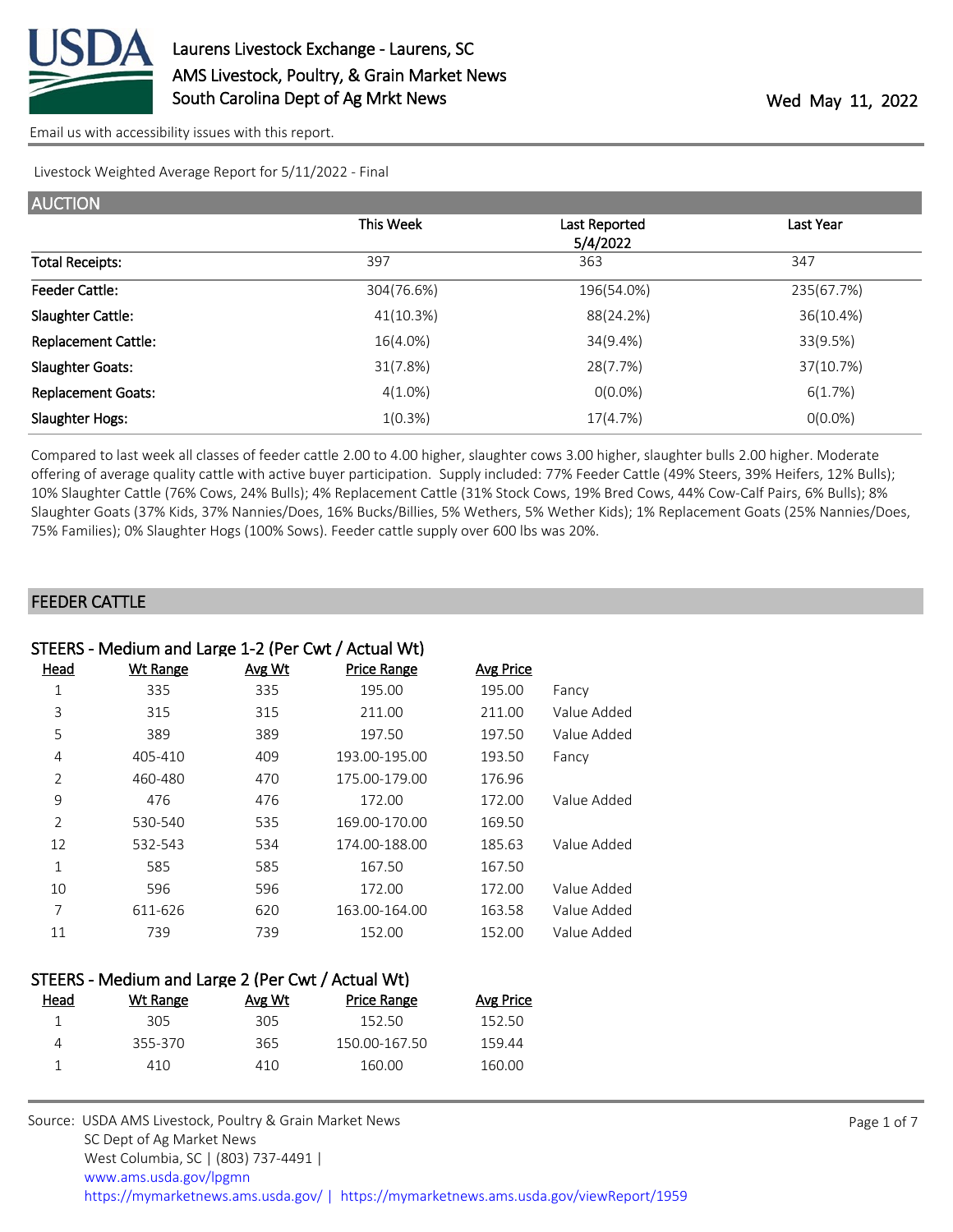

# Laurens Livestock Exchange - Laurens, SC AMS Livestock, Poultry, & Grain Market News South Carolina Dept of Ag Mrkt News **Wed May 11, 2022**

[Email us with accessibility issues with this report.](mailto:mars@ams.usda.gov?subject=508%20issue)

| 6             | 467-480 | 473 | 162.50-172.50 | 167.81 |             |
|---------------|---------|-----|---------------|--------|-------------|
| 1             | 535     | 535 | 165.00        | 165.00 |             |
| $\mathcal{P}$ | 530     | 530 | 151.00        | 151.00 | Value Added |
| $\mathcal{P}$ | 550-565 | 558 | 152.50-157.50 | 155.03 |             |
| 2             | 645     | 645 | 156.00        | 156.00 | Value Added |
| 1             | 655     | 655 | 140.00        | 140.00 |             |
|               | 685     | 685 | 145.00        | 145.00 | Value Added |
| 10            | 773     | 773 | 134.50        | 134.50 | Value Added |
|               |         |     |               |        |             |

| STEERS - Medium and Large 3 (Per Cwt / Actual Wt) |        |               |                  |  |  |
|---------------------------------------------------|--------|---------------|------------------|--|--|
| Wt Range                                          | Avg Wt | Price Range   | <b>Avg Price</b> |  |  |
| 250-295                                           | 277    | 120.00-130.00 | 125.69           |  |  |
| 310-345                                           | 328    | 112.50-132.50 | 123.35           |  |  |
| 360-365                                           | 363    | 110.00-124.00 | 118.87           |  |  |
| 485                                               | 485    | 116.00        | 116.00           |  |  |
|                                                   |        |               |                  |  |  |

### STEERS - Small 1-2 (Per Cwt / Actual Wt)

| Wt Range | Avg Wt | <b>Price Range</b> | Avg Price |       |
|----------|--------|--------------------|-----------|-------|
| 240-245  | 243    | 130.00-145.00      | 137.58    |       |
| 300-345  | 320    | 130.00-144.00      | 136.68    |       |
| 350-370  | 360    | 140.00-145.00      | 142.43    |       |
| 530      | 530    | 145.00             | 145.00    | Fancy |
|          |        |                    |           |       |

|      | STEERS - Small 2 (Per Cwt / Actual Wt) |        |             |           |
|------|----------------------------------------|--------|-------------|-----------|
| Head | Wt Range                               | Avg Wt | Price Range | Avg Price |

| STEERS - Small 3 (Per Cwt / Actual Wt) |  |  |
|----------------------------------------|--|--|
|                                        |  |  |

| Head<br><u>experience</u> and the contract of the | Wt Range | <u>Avg Wt</u> | <b>Price Range</b> | <b>Avg Price</b> |
|---------------------------------------------------|----------|---------------|--------------------|------------------|
|                                                   | 457      | 457           | 128.00             | 128.OC           |

1 285 285 142.50 142.50

|      |          |               | HEIFERS - Medium and Large 1-2 (Per Cwt / Actual Wt) |  |
|------|----------|---------------|------------------------------------------------------|--|
| Head | Wt Range | <u>Avg Wt</u> | <b>Price Range</b>                                   |  |

| 2              | 315-320 | 318 | 150.00-157.50 | 153.72 |             |
|----------------|---------|-----|---------------|--------|-------------|
| 4              | 360     | 360 | 149.00        | 149.00 | Value Added |
| 4              | 415-445 | 430 | 145.00-147.50 | 146.29 |             |
| 11             | 434     | 434 | 147.00        | 147.00 | Value Added |
| 8              | 450-495 | 465 | 145.00-147.50 | 145.46 |             |
| $\overline{2}$ | 500-535 | 518 | 147.50-149.00 | 148.22 |             |
| 21             | 511-532 | 516 | 149.00-150.00 | 149.14 | Value Added |
| 2              | 570-575 | 573 | 143.00-145.00 | 144.00 |             |
| 6              | 633     | 633 | 140.00        | 140.00 | Value Added |
|                |         |     |               |        |             |

Avg Price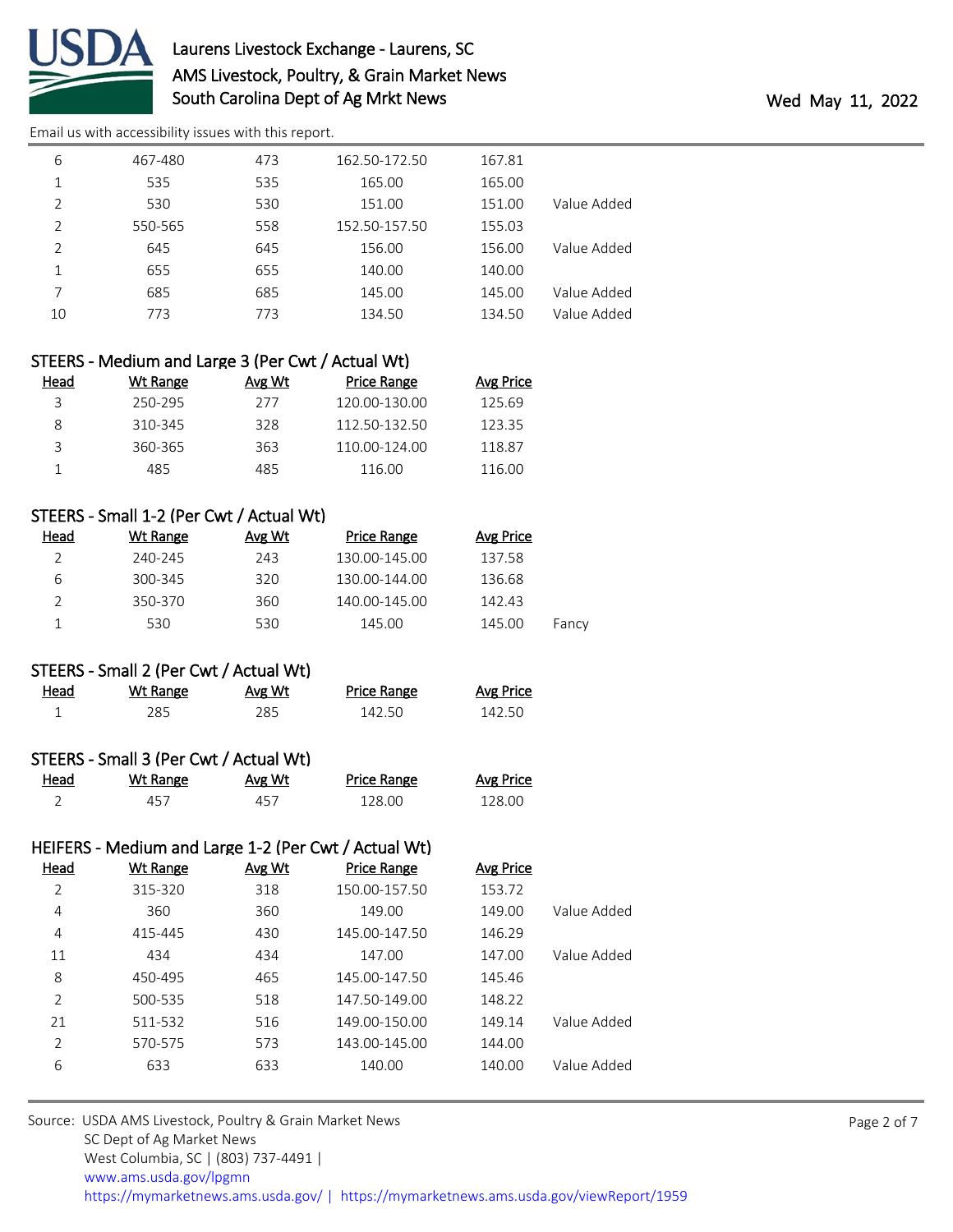

| 6           | 714                                                | 714    | 131.00             | 131.00           | Value Added |
|-------------|----------------------------------------------------|--------|--------------------|------------------|-------------|
|             | HEIFERS - Medium and Large 2 (Per Cwt / Actual Wt) |        |                    |                  |             |
| <b>Head</b> | <b>Wt Range</b>                                    | Avg Wt | <b>Price Range</b> | <b>Avg Price</b> |             |
| 3           | 270-295                                            | 285    | 132.00-138.00      | 134.19           |             |
| 4           | 300-340                                            | 324    | 130.00-140.00      | 136.80           |             |
| 3           | 355-380                                            | 368    | 140.00             | 140.00           |             |
|             | 400-435                                            | 413    | 140.00             | 140.00           |             |
| 2           | 450-490                                            | 470    | 140.00-142.50      | 141.30           |             |
| 4           | 540                                                | 540    | 142.00             | 142.00           | Value Added |
| 1           | 590                                                | 590    | 141.00             | 141.00           |             |
|             |                                                    |        |                    |                  |             |

## HEIFERS - Medium and Large 3 (Per Cwt / Actual Wt)

| Head | Wt Range | Avg Wt | Price Range   | <b>Avg Price</b> |
|------|----------|--------|---------------|------------------|
|      | 365-370  | 368    | 111.00-119.00 | 115.03           |
|      | 420-425  | 423    | 115.00-117.50 | 116.26           |
|      | 465      | 465    | 112.00        | 112.00           |
|      | 555      | 555    | 100.00        | 100.00           |
|      | 620      | 620    | 100.00        | 100.00           |
|      | 650      | 650    | 110.00        | 110.00           |

### HEIFERS - Small 1-2 (Per Cwt / Actual Wt)

| Head | Wt Range | Avg Wt | <b>Price Range</b> | Avg Price |
|------|----------|--------|--------------------|-----------|
|      | 240      | 240    | 131.00             | 131.00    |
| っ    | 365-370  | 368    | 120.00             | 120.00    |
|      | 400-445  | 423    | 120.00             | 120.00    |
|      | 450-470  | 460    | 120.00             | 120.00    |
|      | 555-590  | 573    | 120.00-125.00      | 122.58    |

|               | BULLS - Medium and Large 1-2 (Per Cwt / Actual Wt) |        |                    |           |
|---------------|----------------------------------------------------|--------|--------------------|-----------|
| Head          | Wt Range                                           | Avg Wt | <b>Price Range</b> | Avg Price |
|               | $400 - 420$                                        | 410    | 170.00             | 170.00    |
|               | 455                                                | 455    | 172.50             | 172.50    |
| $\mathcal{L}$ | 530-535                                            | 533    | 162.50-165.00      | 163.74    |
| 8             | 550-590                                            | 568    | 153.00-167.00      | 159.31    |

|      | BULLS - Medium and Large 2 (Per Cwt / Actual Wt) |        |                    |           |
|------|--------------------------------------------------|--------|--------------------|-----------|
| Head | Wt Range                                         | Avg Wt | <b>Price Range</b> | Avg Price |
| 3    | $400 - 440$                                      | 420    | 150.00-160.00      | 153.33    |
| 3    | 475-485                                          | 478    | 147.50-160.00      | 153.33    |
|      | 505                                              | 505    | 157.00             | 157.00    |
|      | 665                                              | 665    | 123.00             | 123.00    |
|      |                                                  |        |                    |           |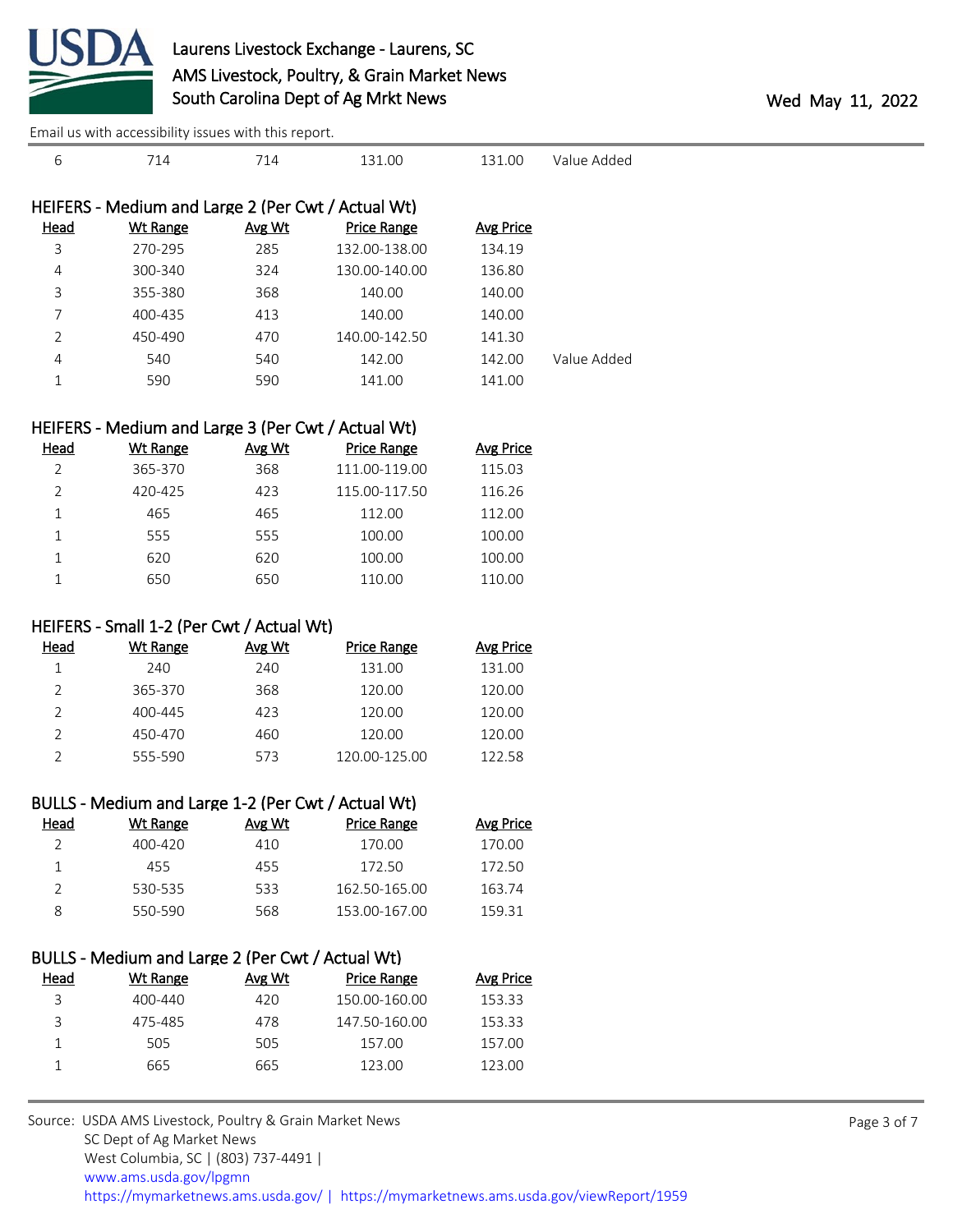

| Effiall us with accessibility issues with this report. |                                                  |                 |                                                        |                    |                  |  |
|--------------------------------------------------------|--------------------------------------------------|-----------------|--------------------------------------------------------|--------------------|------------------|--|
| $\mathbf{1}$                                           | 720                                              | 720             | 128.00                                                 | 128.00             |                  |  |
|                                                        | BULLS - Medium and Large 3 (Per Cwt / Actual Wt) |                 |                                                        |                    |                  |  |
| <b>Head</b>                                            | <b>Wt Range</b>                                  | Avg Wt          | <b>Price Range</b>                                     | <b>Avg Price</b>   |                  |  |
| 2                                                      | 400-410                                          | 405             | 120.00-122.00                                          | 121.01             |                  |  |
| $\mathbf 1$                                            | 480                                              | 480             | 119.00                                                 | 119.00             |                  |  |
| $\overline{2}$                                         | 510-535                                          | 523             | 107.00-120.00                                          | 113.66             |                  |  |
|                                                        |                                                  |                 |                                                        |                    |                  |  |
|                                                        | BULLS - Small 1-2 (Per Cwt / Actual Wt)          |                 |                                                        |                    |                  |  |
| <b>Head</b>                                            | <b>Wt Range</b>                                  | Avg Wt          | <b>Price Range</b>                                     | <b>Avg Price</b>   |                  |  |
| 3                                                      | 400-415                                          | 408             | 125.00-140.00                                          | 130.41             |                  |  |
| 1                                                      | 455                                              | 455             | 125.00                                                 | 125.00             |                  |  |
| $\overline{2}$                                         | 515-525                                          | 520             | 135.00-137.50                                          | 136.26             |                  |  |
| $\mathbf{1}$                                           | 720                                              | 720             | 120.00                                                 | 120.00             |                  |  |
| <b>SLAUGHTER CATTLE</b>                                |                                                  |                 |                                                        |                    |                  |  |
|                                                        |                                                  |                 |                                                        |                    |                  |  |
|                                                        | COWS - Breaker 75-80% (Per Cwt / Actual Wt)      |                 |                                                        |                    |                  |  |
| <b>Head</b>                                            | <b>Wt Range</b>                                  | Avg Wt          | <b>Price Range</b>                                     | <b>Avg Price</b>   | <b>Dressing</b>  |  |
| $\overline{4}$                                         | 1430-1525                                        | 1465            | 76.00-90.00                                            | 84.56              | Average          |  |
| $\mathbf{1}$                                           | 1690                                             | 1690            | 99.00                                                  | 99.00              | High             |  |
|                                                        |                                                  |                 |                                                        |                    |                  |  |
|                                                        | COWS - Boner 80-85% (Per Cwt / Actual Wt)        |                 |                                                        |                    |                  |  |
| <u>Head</u>                                            | <b>Wt Range</b>                                  | Avg Wt          | <b>Price Range</b>                                     | <b>Avg Price</b>   | <b>Dressing</b>  |  |
| 13                                                     | 1035-1495                                        | 1261            | 78.00-94.00                                            | 85.21              | Average          |  |
| $\mathbf{1}$                                           | 1155                                             | 1155            | 75.00                                                  | 75.00              | Low              |  |
|                                                        |                                                  |                 |                                                        |                    |                  |  |
|                                                        | COWS - Lean 85-90% (Per Cwt / Actual Wt)         |                 |                                                        |                    |                  |  |
| <b>Head</b>                                            | <b>Wt Range</b>                                  | Avg Wt          | <b>Price Range</b>                                     | <b>Avg Price</b>   | <b>Dressing</b>  |  |
| $\mathbf{1}$                                           | 1120                                             | 1120            | 71.00                                                  | 71.00              | Average          |  |
| 2                                                      | 900-1035                                         | 968             | 56.00-60.00                                            | 57.86              | Low              |  |
|                                                        | BULLS - 1-2 (Per Cwt / Actual Wt)                |                 |                                                        |                    |                  |  |
| <b>Head</b>                                            | <b>Wt Range</b>                                  | Avg Wt          | <b>Price Range</b>                                     | <b>Avg Price</b>   | <b>Dressing</b>  |  |
| 4                                                      | 1325-1670                                        | 1510            | 92.00-113.00                                           | 105.35             | Average          |  |
| 3                                                      | 1200-1825                                        | 1515            | 116.00-119.00                                          | 117.40             | High             |  |
|                                                        | <b>REPLACEMENT CATTLE</b>                        |                 |                                                        |                    |                  |  |
|                                                        |                                                  |                 |                                                        |                    |                  |  |
|                                                        |                                                  |                 | STOCK COWS - Medium and Large 2 (Per Head / Actual Wt) |                    |                  |  |
| <u>Age</u>                                             | <b>Stage</b><br><b>Head</b>                      | <b>Wt Range</b> | Avg Wt                                                 | <b>Price Range</b> | <b>Avg Price</b> |  |
| $<$ 2                                                  | $\bigcirc$<br>$\mathbf{1}$                       | 865             | 865                                                    | 709.00             | 709.00           |  |

>8 O 1 905 905 453.00 453.00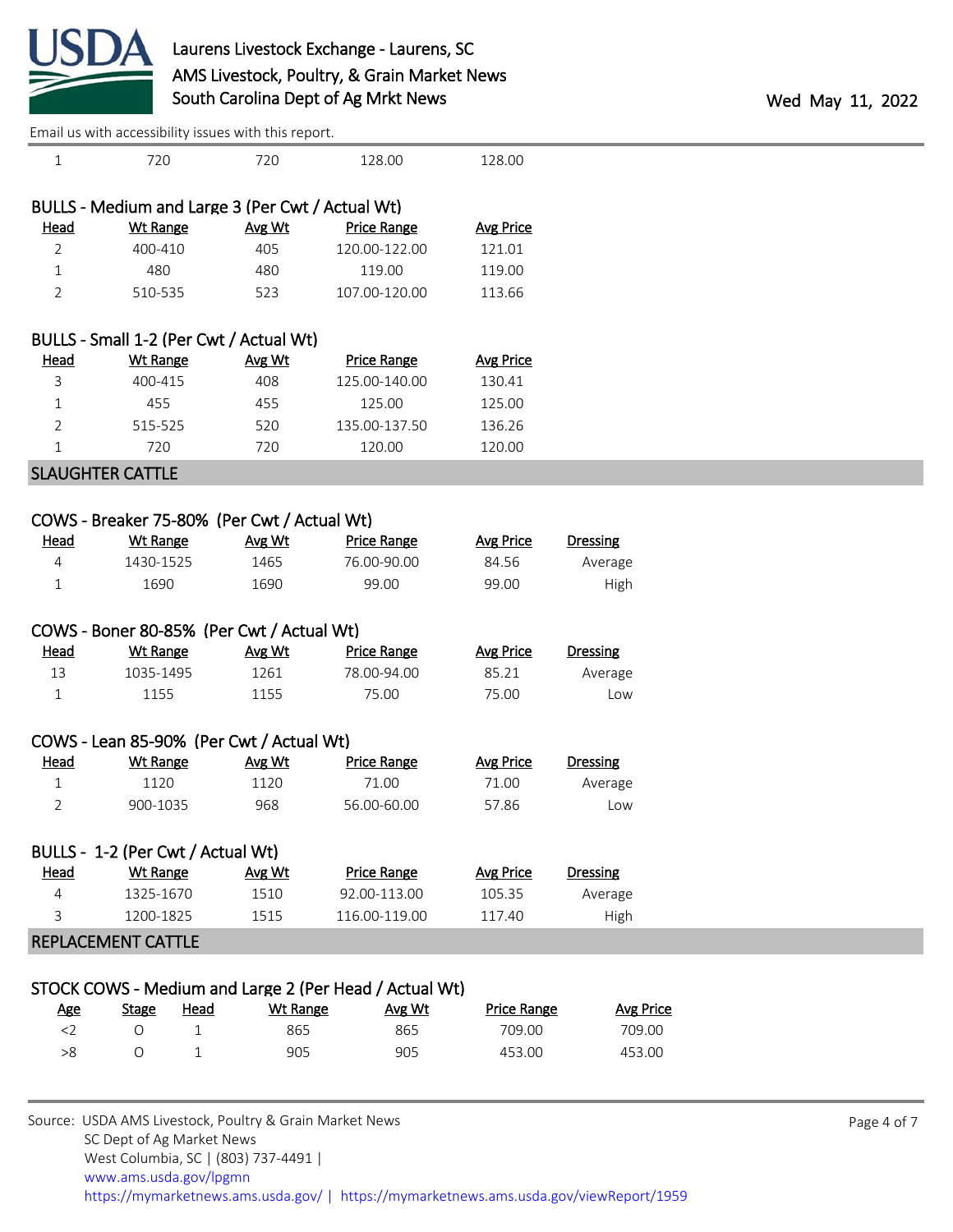

|                        |                |                | STOCK COWS - Small 1-2 (Per Head / Actual Wt)                           |               |                                                                                  |                  |
|------------------------|----------------|----------------|-------------------------------------------------------------------------|---------------|----------------------------------------------------------------------------------|------------------|
| <u>Age</u>             | <b>Stage</b>   | Head           | <b>Wt Range</b>                                                         | Avg Wt        | <b>Price Range</b>                                                               | <b>Avg Price</b> |
| $<$ 2                  | $\circ$        | $\mathbf{1}$   | 695                                                                     | 695           | 598.00                                                                           | 598.00           |
|                        |                |                |                                                                         |               |                                                                                  |                  |
|                        |                |                | STOCK COWS - Small 3 (Per Family / Actual Wt)                           |               |                                                                                  |                  |
| <u>Age</u>             | <b>Stage</b>   | Head           | <b>Wt Range</b>                                                         | Avg Wt        | <b>Price Range</b>                                                               | <b>Avg Price</b> |
| $5-8$                  | $\circ$        | 1              | 870                                                                     | 870           | 550.00                                                                           | 550.00           |
|                        |                |                |                                                                         |               |                                                                                  |                  |
|                        |                |                | STOCK COWS - Small 3 (Per Head / Actual Wt)                             |               |                                                                                  |                  |
| <u>Age</u>             | <b>Stage</b>   | <b>Head</b>    | <b>Wt Range</b>                                                         | <b>Avg Wt</b> | <b>Price Range</b>                                                               | <b>Avg Price</b> |
| $5-8$                  | $\circ$        | $\mathbf{1}$   | 870                                                                     | 870           | 510.00                                                                           | 510.00           |
|                        |                |                |                                                                         |               |                                                                                  |                  |
|                        |                |                | BRED COWS - Medium and Large 1-2 (Per Head / Actual Wt)                 |               |                                                                                  |                  |
| <u>Age</u>             | <b>Stage</b>   | Head           | <b>Wt Range</b>                                                         | Avg Wt        | <b>Price Range</b>                                                               | <b>Avg Price</b> |
| $2 - 4$                | T1             | $\mathbf{1}$   | 1100                                                                    | 1100          | 1000.00                                                                          | 1000.00          |
| $2 - 4$                | T <sub>3</sub> | $\mathbf{1}$   | 1290                                                                    | 1290          | 1000.00                                                                          | 1000.00          |
|                        |                |                |                                                                         |               |                                                                                  |                  |
|                        |                |                | BRED COWS - Medium and Large 2 (Per Head / Actual Wt)                   |               |                                                                                  |                  |
| <b>Age</b>             | <b>Stage</b>   | <u>Head</u>    | <b>Wt Range</b>                                                         | Avg Wt        | <b>Price Range</b>                                                               | <b>Avg Price</b> |
| 2-4                    | T <sub>2</sub> | $\mathbf{1}$   | 910                                                                     | 910           | 950.00                                                                           | 950.00           |
|                        |                |                |                                                                         |               |                                                                                  |                  |
|                        |                |                |                                                                         |               | COW-CALF PAIRS - Medium and Large 1-2 w/ >300 lbs calf (Per Family / Actual Wt)  |                  |
| <b>Age</b>             | <b>Stage</b>   | <b>Head</b>    | <b>Wt Range</b>                                                         | <b>Avg Wt</b> | <b>Price Range</b>                                                               | <b>Avg Price</b> |
| $2 - 4$                | O              | 1              | 1185                                                                    | 1185          | 1725.00                                                                          | 1725.00          |
|                        |                |                |                                                                         |               |                                                                                  |                  |
|                        |                |                |                                                                         |               | COW-CALF PAIRS - Medium and Large 2 w/ 150-300 lbs calf (Per Family / Actual Wt) |                  |
| <u>Age</u>             | <b>Stage</b>   | Head           | <b>Wt Range</b>                                                         | Avg Wt        | <b>Price Range</b>                                                               | <b>Avg Price</b> |
| $2 - 4$                | O              | $\overline{2}$ | 845-1085                                                                | 965           | 1075.00-1275.00                                                                  | 1187.44          |
| 5-8                    | O              | $\mathbf{1}$   | 710                                                                     | 710           | 700.00                                                                           | 700.00           |
|                        |                |                |                                                                         |               |                                                                                  |                  |
|                        |                |                | COW-CALF PAIRS - Small 1-2 w/ 150-300 lbs calf (Per Family / Actual Wt) |               |                                                                                  |                  |
| <u>Age</u>             | <b>Stage</b>   | <b>Head</b>    | <b>Wt Range</b>                                                         | Avg Wt        | <b>Price Range</b>                                                               | <b>Avg Price</b> |
| $2 - 4$                | O              | $\overline{2}$ | 640-770                                                                 | 705           | 750.00-825.00                                                                    | 790.96           |
|                        |                |                |                                                                         |               |                                                                                  |                  |
|                        |                |                | COW-CALF PAIRS - Small 3 w/ 150-300 lbs calf (Per Head / Actual Wt)     |               |                                                                                  |                  |
| <u>Age</u>             | <b>Stage</b>   | <u>Head</u>    | <b>Wt Range</b>                                                         | Avg Wt        | <b>Price Range</b>                                                               | <b>Avg Price</b> |
| $5-8$                  | $\circ$        | 1              | 920                                                                     | 920           | 680.00                                                                           | 680.00           |
|                        |                |                |                                                                         |               |                                                                                  |                  |
|                        |                |                | BULLS - Medium and Large 1-2 (Per Head / Actual Wt)                     |               |                                                                                  |                  |
| <u>Age</u>             | <b>Head</b>    |                | <b>Wt Range</b><br>Avg Wt                                               |               | <b>Avg Price</b><br><b>Price Range</b>                                           |                  |
| $2 - 4$                | $\mathbf{1}$   |                | 1185<br>1185                                                            |               | 1185.00<br>1185.00                                                               |                  |
|                        |                |                |                                                                         |               |                                                                                  |                  |
| <b>SLAUGHTER GOATS</b> |                |                |                                                                         |               |                                                                                  |                  |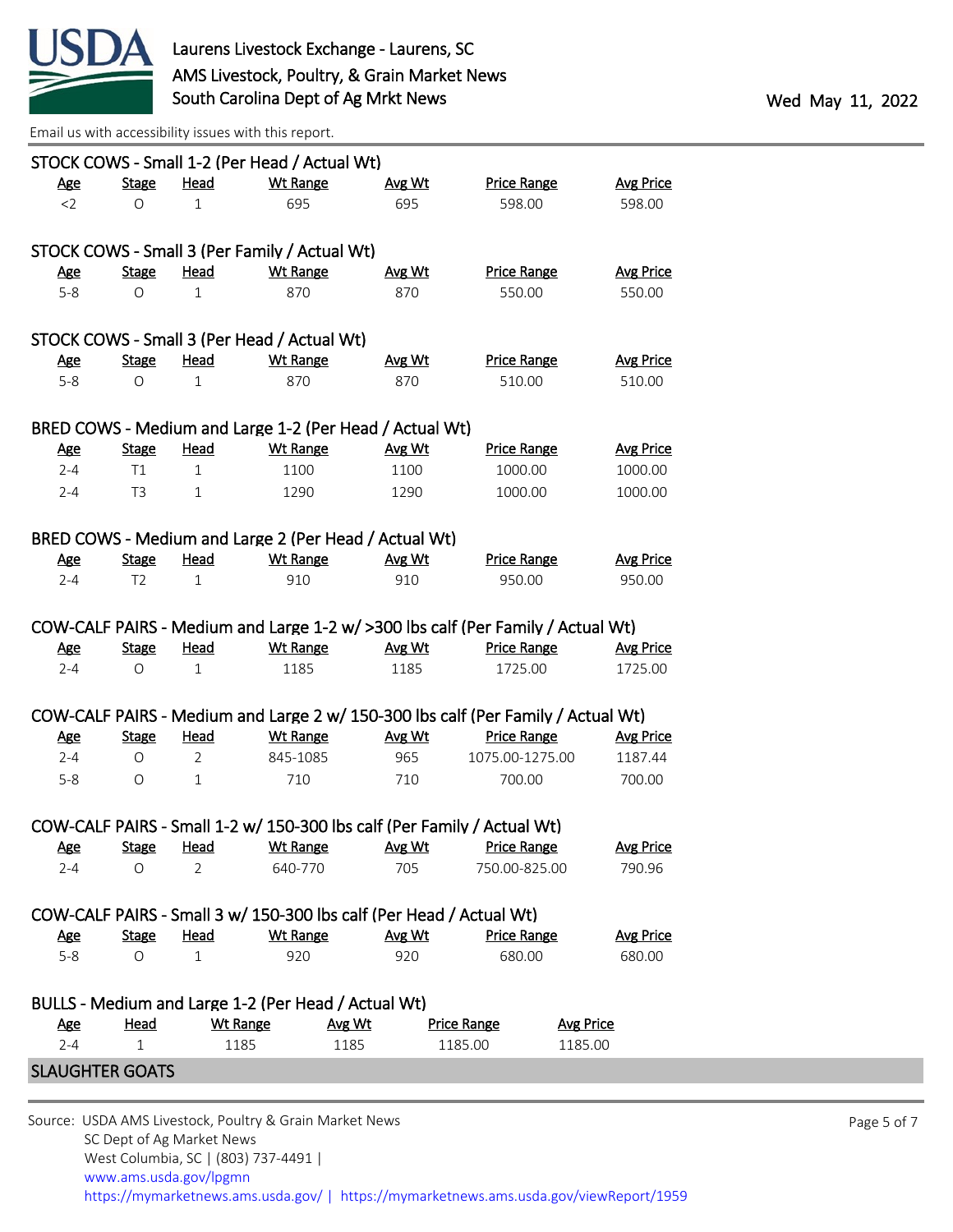

| KIDS - Selection 1 (Per Head / Estimate Wt) |                   |                  |                                                      |                                                                 |                              |                            |
|---------------------------------------------|-------------------|------------------|------------------------------------------------------|-----------------------------------------------------------------|------------------------------|----------------------------|
| Head                                        | <b>Wt Range</b>   |                  | Avg Wt                                               | <b>Price Range</b>                                              | <b>Avg Price</b>             | <b>Dressing</b>            |
| $\overline{2}$                              | 25                |                  | 25                                                   | 85.00-95.00                                                     | 90.00                        | Average                    |
| $\mathbf{1}$                                | 40                |                  | 40                                                   | 95.00                                                           | 95.00                        | Average                    |
| 4                                           | 50                |                  | 50                                                   | 132.50                                                          | 132.50                       | Average Yearlings          |
|                                             |                   |                  |                                                      |                                                                 |                              |                            |
|                                             |                   |                  |                                                      | NANNIES/DOES - Selection 1 (Per Head / Estimate Wt)             |                              |                            |
| Head                                        | <b>Wt Range</b>   |                  | Avg Wt                                               | <b>Price Range</b>                                              | <b>Avg Price</b>             | <b>Dressing</b>            |
| $\overline{2}$                              | 75                |                  | 75                                                   | 160.00-162.50                                                   | 161.25                       | Average                    |
| $\mathbf{1}$                                | 80                |                  | 80                                                   | 140.00                                                          | 140.00                       | Average                    |
| 4                                           | 100               |                  | 100                                                  | 155.00-180.00                                                   | 171.25                       | Average                    |
|                                             |                   |                  |                                                      |                                                                 |                              |                            |
|                                             |                   |                  | BUCKS/BILLIES - Selection 1 (Per Head / Estimate Wt) |                                                                 |                              |                            |
| <u>Head</u>                                 | <b>Wt Range</b>   |                  | Avg Wt                                               | <b>Price Range</b>                                              | <b>Avg Price</b>             | <b>Dressing</b>            |
| $\mathbf{1}$                                | 85                |                  | 85                                                   | 140.00                                                          | 140.00                       | Average Pygmies            |
| 1                                           | 95                |                  | 95                                                   | 180.00                                                          | 180.00                       | Average                    |
| 1                                           | 100               |                  | 100                                                  | 240.00                                                          | 240.00                       | Average                    |
|                                             |                   |                  |                                                      |                                                                 |                              |                            |
|                                             |                   |                  | WETHERS - Selection 1 (Per Head / Estimate Wt)       |                                                                 |                              |                            |
| <b>Head</b>                                 | <b>Wt Range</b>   |                  | Avg Wt                                               | <b>Price Range</b>                                              | <b>Avg Price</b>             | <b>Dressing</b>            |
| 1                                           | 75                |                  | 75                                                   | 210.00                                                          | 210.00                       | Average Pygmies            |
|                                             |                   |                  |                                                      |                                                                 |                              |                            |
|                                             |                   |                  | WETHER KIDS - Selection 1 (Per Head / Estimate Wt)   |                                                                 |                              |                            |
| <b>Head</b>                                 | <b>Wt Range</b>   |                  | Avg Wt                                               | <b>Price Range</b>                                              | <b>Avg Price</b>             | <b>Dressing</b>            |
| $\mathbf{1}$                                | 50                |                  | 50                                                   | 130.00                                                          | 130.00                       | Average                    |
| <b>REPLACEMENT GOATS</b>                    |                   |                  |                                                      |                                                                 |                              |                            |
|                                             |                   |                  |                                                      |                                                                 |                              |                            |
|                                             |                   |                  | NANNIES/DOES - Selection 1-2 (Per Head / Actual Wt)  |                                                                 |                              |                            |
| <u>Age</u><br>$2 - 4$                       | <b>Stage</b><br>O | <b>Head</b><br>1 | <b>Wt Range</b><br>85                                | Avg Wt<br>85                                                    | <b>Price Range</b><br>265.00 | <b>Avg Price</b><br>265.00 |
|                                             |                   |                  |                                                      |                                                                 |                              |                            |
|                                             |                   |                  |                                                      | FAMILIES - Selection 1 w/ < 20 lbs kid (Per Family / Actual Wt) |                              |                            |
| <u>Age</u>                                  | <b>Stage</b>      | Head             | <b>Wt Range</b>                                      | Avg Wt                                                          | <b>Price Range</b>           | <b>Avg Price</b>           |
| $2 - 4$                                     | $\circ$           | 3                | 85                                                   | 85                                                              | 350.00                       | 350.00                     |
| <b>SLAUGHTER HOGS</b>                       |                   |                  |                                                      |                                                                 |                              |                            |
|                                             |                   |                  |                                                      |                                                                 |                              |                            |
| SOWS - U.S. 1 (Per Cwt / Actual Wt)         |                   |                  |                                                      |                                                                 |                              |                            |
| <u>Head</u>                                 | <b>Wt Range</b>   |                  | Avg Wt                                               | <b>Price Range</b>                                              | <b>Avg Price</b>             | <b>Dressing</b>            |
| $\mathbf 1$                                 | 360               |                  | 360                                                  | 60.00                                                           | 60.00                        | Average                    |
|                                             |                   |                  |                                                      |                                                                 |                              |                            |
|                                             |                   |                  |                                                      |                                                                 |                              |                            |